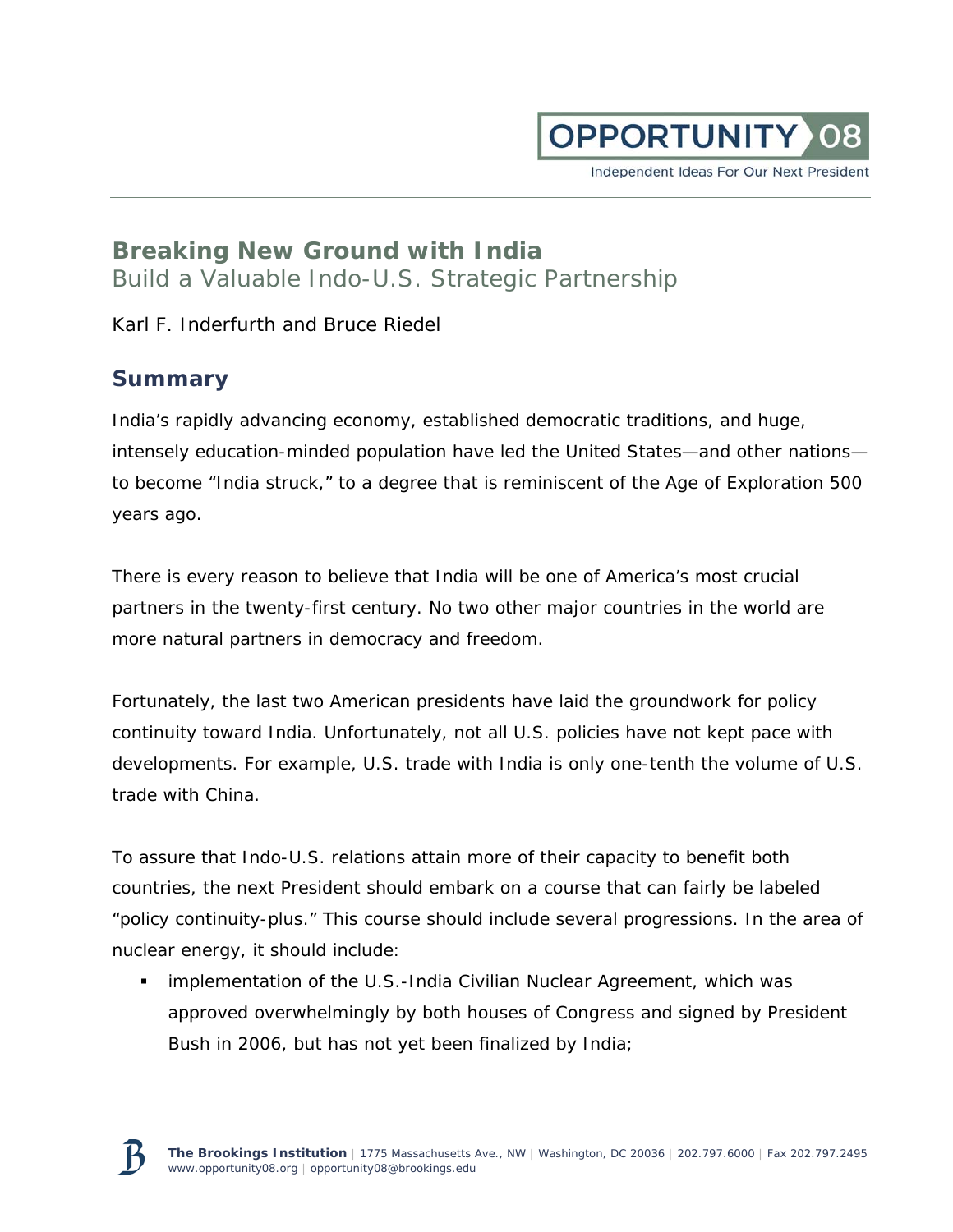- *cooperation in greatly reducing the nuclear arms threat and proliferation*, based on the joint pro-disarmament legacy of President Reagan and Indian Prime Minister Rajiv Gandhi, which has been taken up by a quartet of American statesmen led by former Secretary of State George Shultz; and
- *to accomplish the above, movement clearly beyond the "three D's"* of dominance, discrimination, and double standards, which many Indians believe have historically characterized U.S. attitudes toward their country in the nuclear field.

In the use of hard power and related measures, the next administration's course of policy continuity-plus should include:

- *coordination with the Indian military especially the Navy*, including expanding joint naval exercises and planning, sharing more information on deployments, and rotating responsibility for patrol duties in sea lanes—thereby establishing a force-multiplier for stability
- *designation of India as a major non-NATO ally*, a privilege accorded Pakistan in 2004, to enhance technology and arms transfers
- *development of much stronger security ties involving counter-terrorism*, an area of now-inexcusable lapses on the part of the United States
- *coordination to promote stability* in Afghanistan (where India already has provided considerable support), as well as Nepal, Sri Lanka, Burma and Bangladesh
- *quiet but effective steps toward an Indo-Pakistani rapprochement over Kashmir*, the greatest continuing threat to stability in the subcontinent.

In the use of soft power, the next administration should engage in:

- *support for a permanent Indian seat on the UN Security Council*—a step that would acknowledge India's global status and reflect the geopolitical realities of the 21st century
- *begin the process of negotiation of a free-trade agreement with India*, which would be of benefit to both countries , but would require strong presidential leadership with protectionists in Congress and elsewhere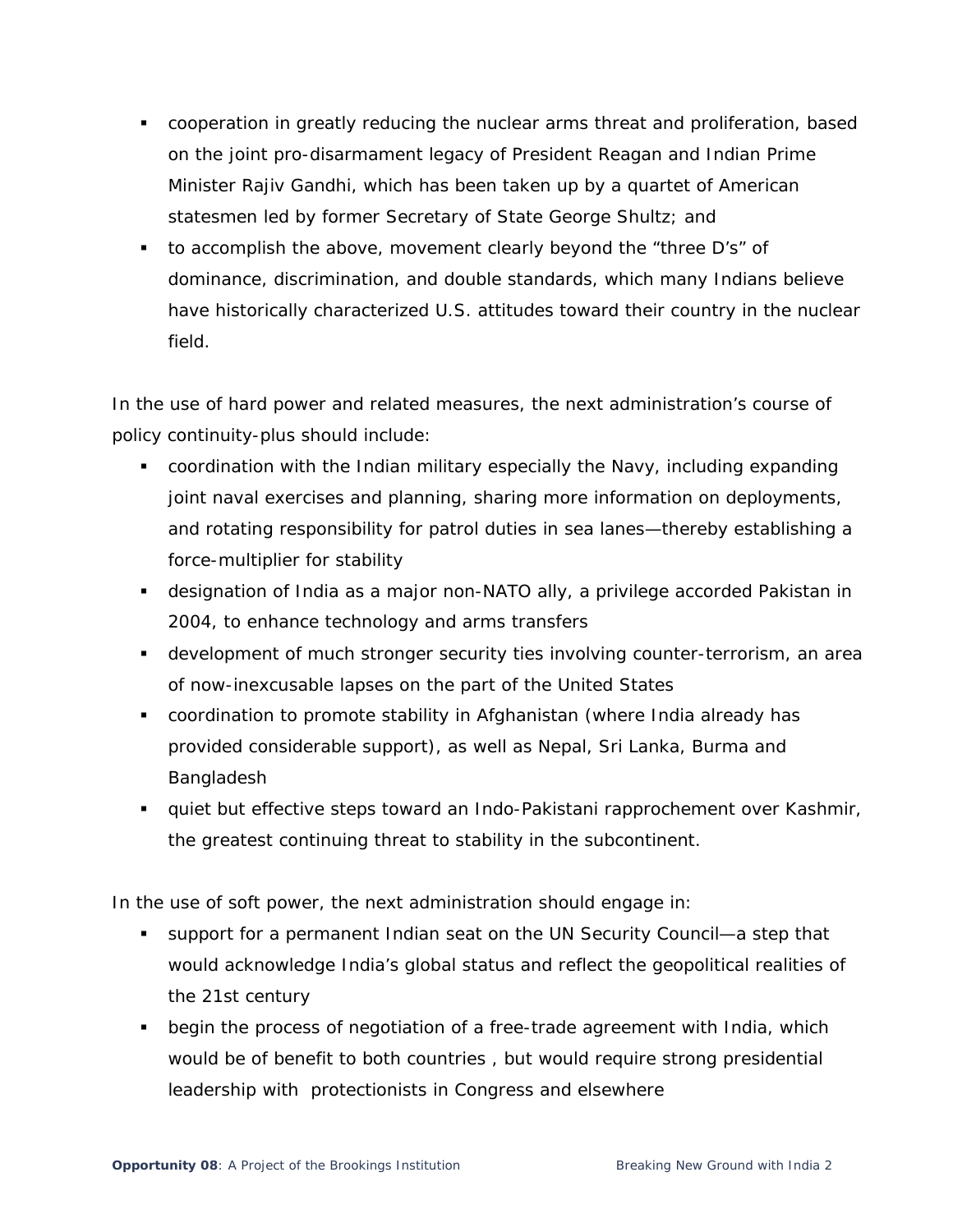- *academic partnerships*, including encouraging more U.S. students to study in India and promoting education exchanges and joint research activity in science, health care and public health, and information technology, and
- *cooperation with both India and China in energy security and other areas*, rather than vainly and unwisely attempting to use India as a hedge against China.

Pursuing this agenda will realize the advantages of a natural alliance between two of the world's great, multi-ethnic democracies.

## **Context**

## **Prologue: The Lure of India**

Five centuries ago, the lure of doing business in India was so powerful that a generation of bold Portuguese navigators and sailors changed the map of the world just to get there. Vasco da Gama and his compatriots discovered the sea path around Africa to gain access to Indian spices. Half his fleet and less than half his crew returned from that first journey in 1499, but the world was transformed by the adventure.

Portugal created the first modern European colonial empire, secured with trading stations and forts from Muscat, which lies across the Arabian Sea from India's west coast in present-day Oman, to Goa on the west coast to Macau on the coast of China, far to the east. The Portuguese took control of the Arabian Sea and opened both the African continent and the Indian subcontinent to Europeans. And, along the way, an obscure Italian sea captain found America by mistake, while looking in the other direction for a shorter way to India.

## **Present-day Attraction**

We are now at the cusp of another great Western adventure with India. Americans have become "India struck"—and we are not the only ones.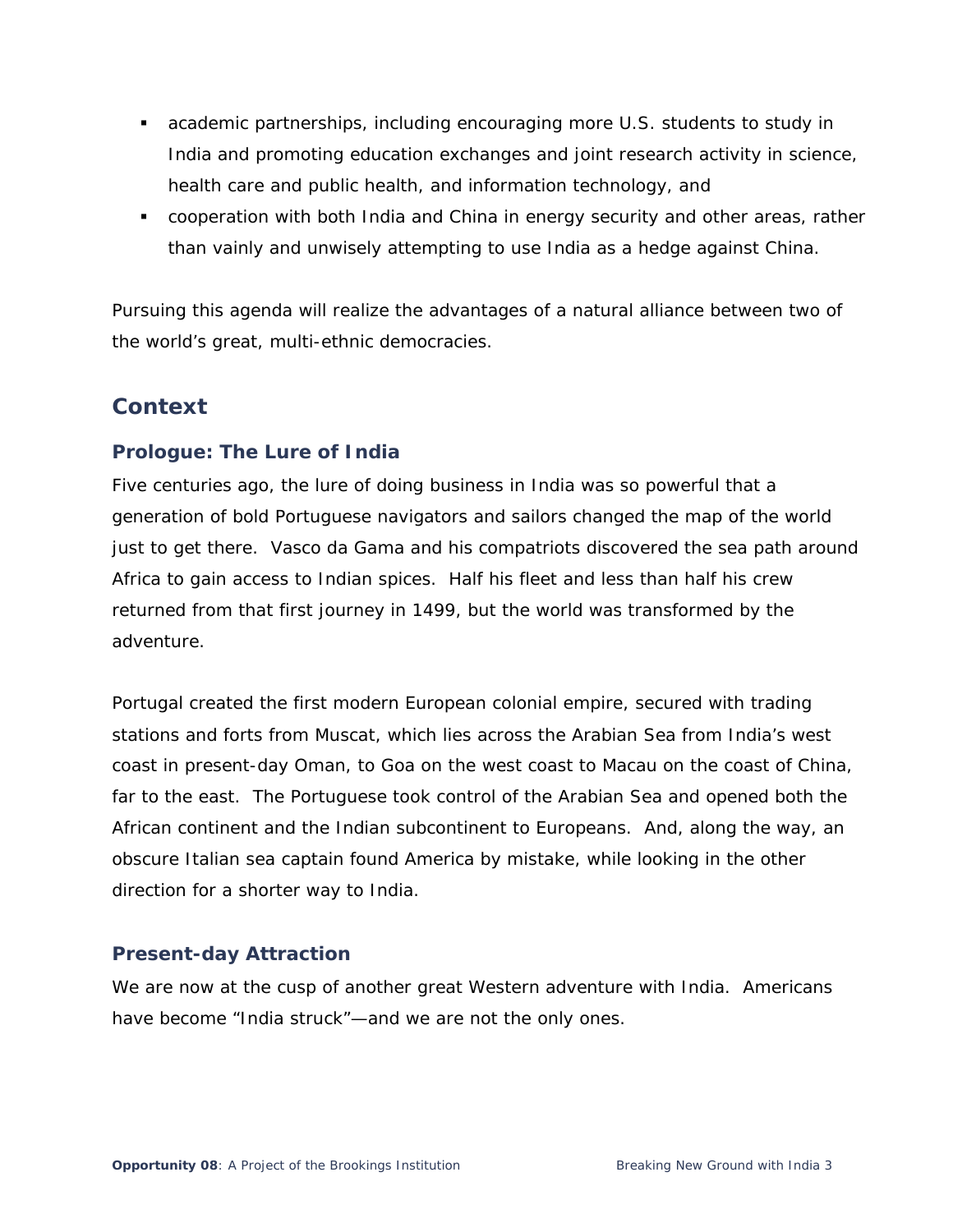Visions of fabulous new markets for every imaginable type of goods and services are again entrancing business people and entrepreneurs across the globe. Some of the statistics are amazing. India has more than a billion citizens—one-sixth of the world's population. More than half of all Indians are under 25. India has enjoyed economic growth rates of nine percent in each of the last two fiscal years, and its economy is now the world's third-largest, in terms of purchasing power parity.<sup>\*</sup> India has a middle class of a quarter-billion people. Every month, five million new subscribers sign up for mobile phones.

Moreover, the lure of the Indian marketplace is complemented by the attraction of its politics. India is the world's largest democracy, and since Independence more than 60 years ago, it has enjoyed a history of freedom and liberty all but unique in the postcolonial world. This has occurred despite the searing impact of partition (in which more than one million died), despite divisions along caste, ethnic, linguistic, and religious lines, and despite the pressures of four wars with Pakistan and the assassinations of Mohandas K. Gandhi and two prime ministers. India's military has never sought power.

No two other major countries in the world are more natural partners in democracy and freedom than are India and the United States. Yet, for too long, we were divided—by the Cold War, by opposing economic models, and by an agenda dominated by nuclear proliferation issues. That division is over.

### **"Policy Continuity-Plus"**

Bipartisan support for the U.S.-India Civilian Nuclear Agreement, signed by President Bush in December 2006 following overwhelming congressional approval, reflects the consensus of American foreign-policy strategists: *India will be one of America's most crucial partners in the 21st century.* 

 \* Purchasing power parity is the amount of a basket of basic goods which can be bought in the country with the money it produces. Unlike gross domestic product, this measure helps compare standards of living of different countries, because it more accurately reflects market exchange rates.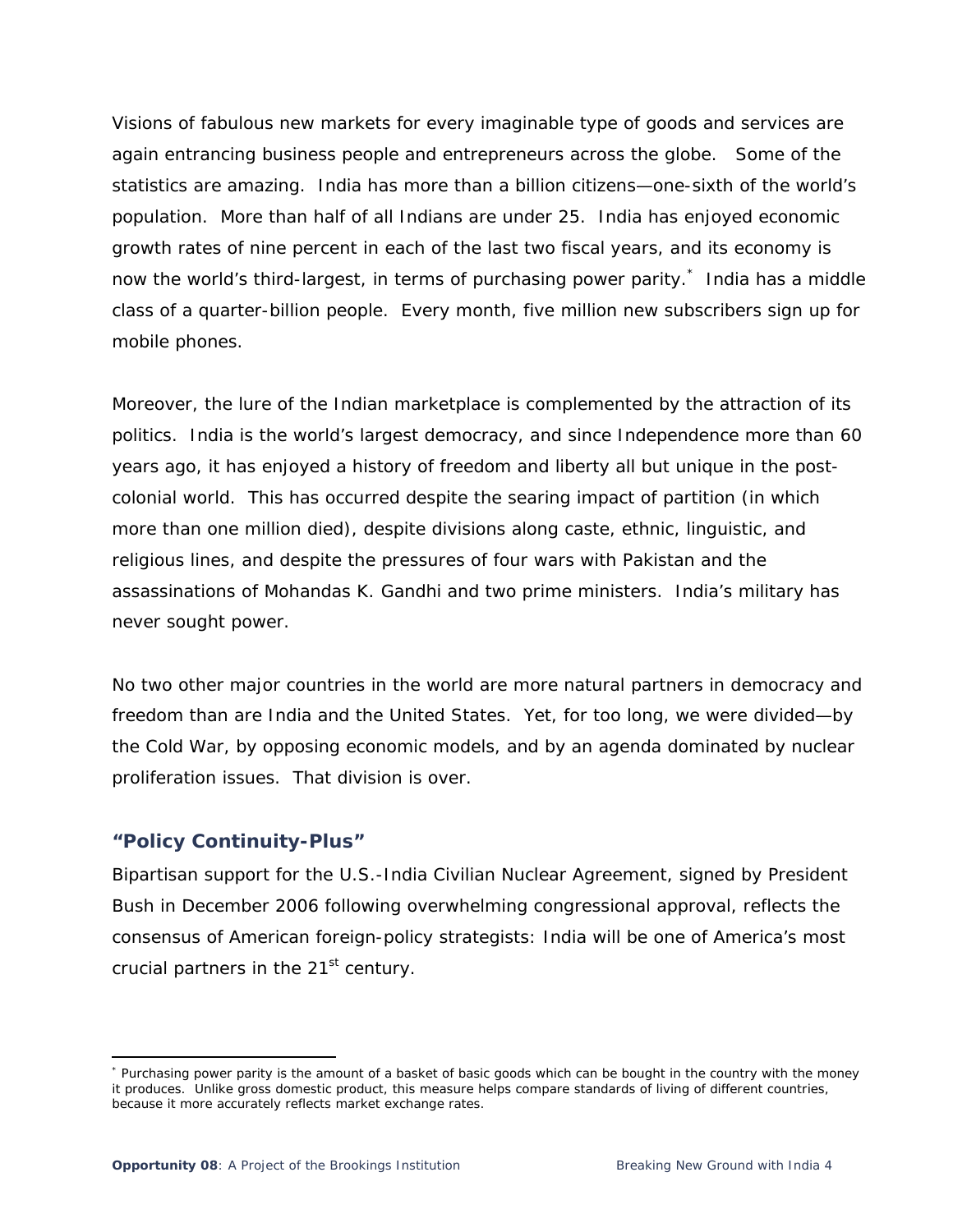Indeed, the current state of relations between the two countries is an example of something all too rare in U.S. foreign policy, namely, "policy continuity." This framework was elucidated in April 2007 when then-Under Secretary of State for Political Affairs R. Nicholas Burns noted:

President Bill Clinton's efforts led to the first great opening in our relations. In 2001 President Bush launched an even more ambitious drive, culminating in impressive agreements regarding civilian nuclear power, trade, science, and agriculture with India's reformist prime minister, Manmohan Singh.

There is every reason to believe that bipartisan support for strengthening U.S.-India ties will continue into the next administration, Democratic or Republican. Still, as Ronen Sen, India's ambassador to the United States, has cautioned, "We have not reached the point where the relationship can be placed on auto-pilot. It still needs to be nurtured."

The need for nurturing is clear. Currently, the effort to complete legislation enabling implementation of the nuclear deal is entering its third year, partly due to the administration's preoccupation with Iraq. The deal ironically is stuck in India. The Communists, minority members of the ruling coalition, oppose the deal precisely because it would enhance US-India strategic cooperation. And, tensions over the deadlocked world-trade negotiations are creeping into the relationship. So, the challenge for the next President is to build on the Clinton-Bush foundation and take it to the next stage—"Policy Continuity-Plus."

### **Restrain the Ultimate Power**

#### **Need for New Vision**

India in 2008 is a decade-old nuclear weapons power. One objective for the United States is to see to fruition the long-held goal of making India a full-fledged partner in global efforts to prevent the spread of nuclear weapons.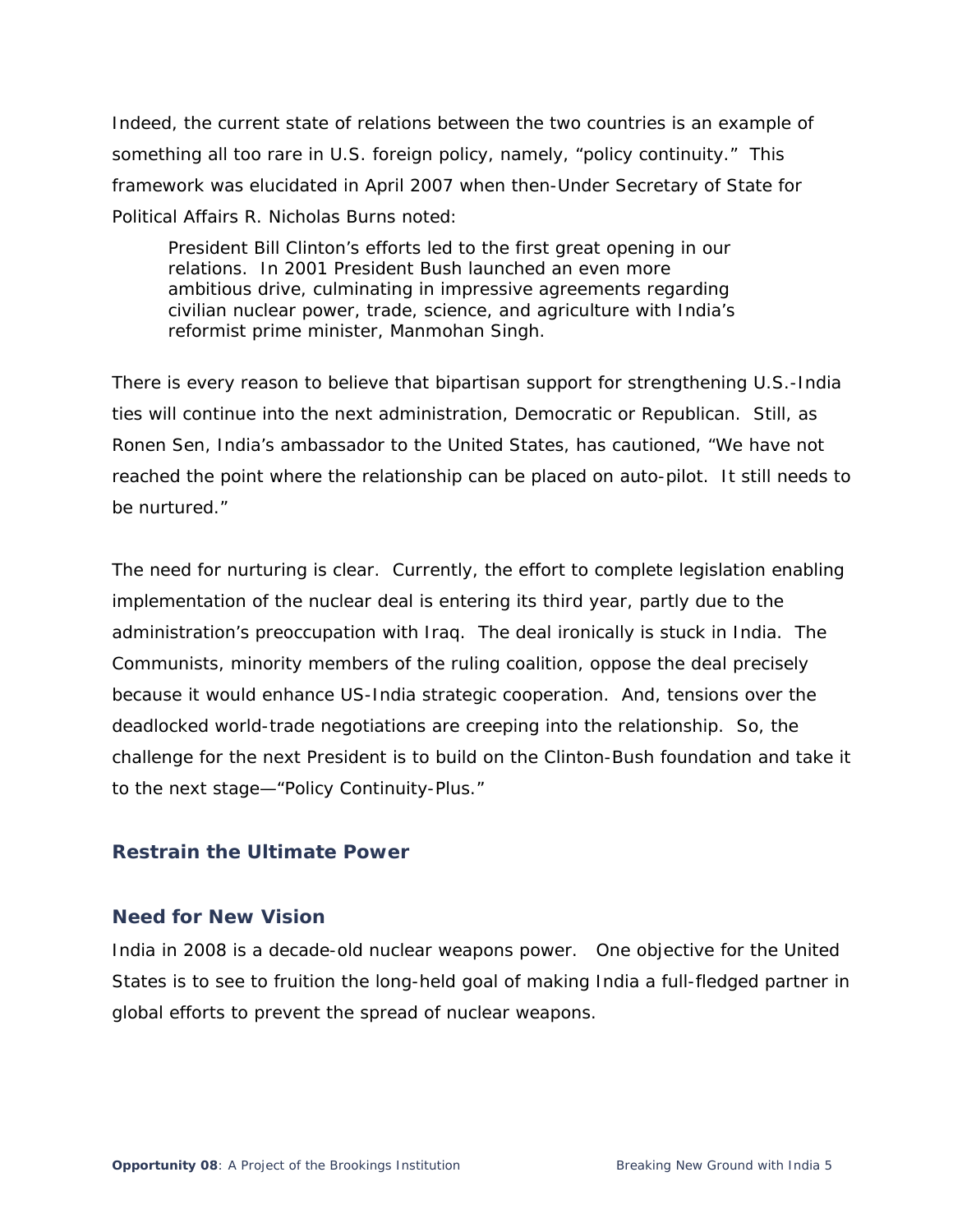The U.S.-India Civilian Nuclear Agreement is an important step forward to that end. The chance to enlist India in the non-proliferation campaign justifies the agreement, despite concerns that the pact somehow ratifies India's own previous violation of nonproliferation norms. That is why Mohamed ElBaradei, Nobel Peace Prize winner and Director General of the International Atomic Energy Agency, calls the agreement "a milestone, timely for ongoing efforts to consolidate the non-proliferation regime, combat nuclear terrorism, and strengthen nuclear safety."

Now that the United States has explicitly recognized India's status as a full-fledged nuclear power, and is committed to a partnership in the realm of civilian nuclear energy, is there a broader nuclear agenda the United States and India can jointly pursue?

In "A World Free of Nuclear Weapons," a landmark January 2007 article published in the *Wall Street Journal*, four distinguished Americans—George P. Shultz, William J. Perry, Henry A. Kissinger, and Sam Nunn—assert that the world is entering a new nuclear era, more dangerous than before, with nuclear know-how proliferating and non-state terrorist groups seeking to obtain and use weapons of mass destruction. These statesmen argue that a bold new vision is needed to reverse this trend, and they cite two world leaders as inspiration for their declared goal of a "nuclear-free world": Ronald Reagan and Rajiv Gandhi.

### **The Reagan-Rajiv Gandhi Legacy**

Reagan and Rajiv Gandhi shared an abhorrence of nuclear weapons. Each proposed their total elimination—Reagan at the summit with Mikhail Gorbachev at Reykjavik in 1986, and Gandhi in a dramatic address to the UN General Assembly in 1988. Shultz and his co-authors (subsequently joined by former U.S. strategic-arms negotiator Max Kampelman and others) propose a number of urgent steps to lay the groundwork for a world much freer of the nuclear threat. These steps include:

 U.S. ratification of the Comprehensive Test Ban Treaty, along with efforts to secure ratification by other key nations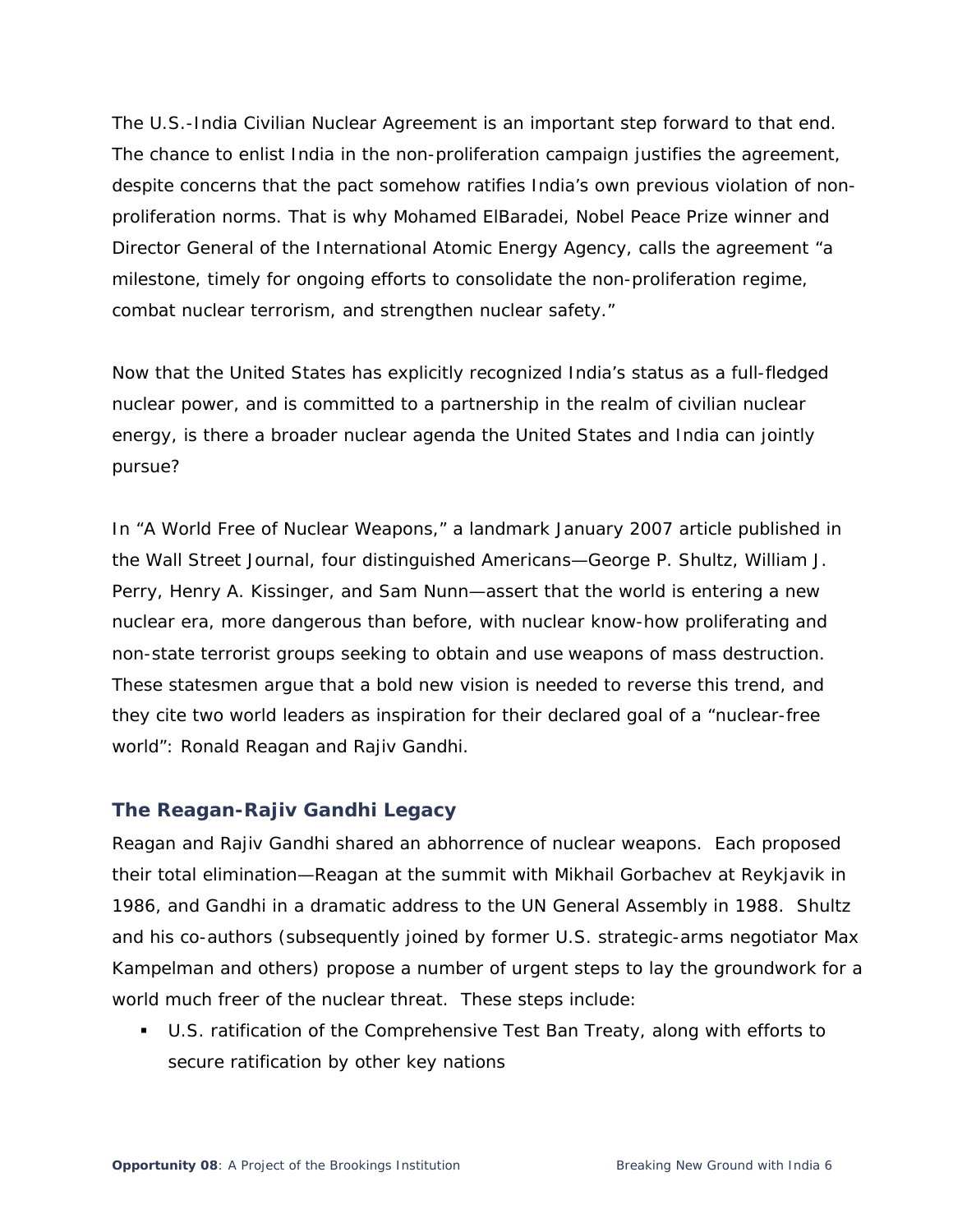- Providing the highest possible standards of security for all stocks of weapons and nuclear material everywhere in the world, and
- Halting the production of fissile material for weapons globally.

But, the first and foremost task, they say, ". . . is intensive work with leaders of the countries in possession of nuclear weapons to turn the goal of a world without nuclear weapons into a joint enterprise."

This assignment could be the basis for a new U.S.-India nuclear partnership—*if* American officials avoid what Indians in the past called "the three D's" of U.S. nuclear policy: dominance, discrimination, and double standards. In both countries, opponents of this new approach will emerge among those wishing to avoid any outside interference or treaty constraints on their nation's nuclear decision-making and plans. Fortunately, proponents have the sound abolitionist legacy of Reagan and Gandhi to build on.

Washington and New Delhi share a broad range of common strategic interests. We both want a South Asia that is prosperous, stable, and democratic. We both want an Indian Ocean (with its adjacent waters) that is open to trade. We both want to defeat *jihadi* terrorism. Deepening our ties is a natural outgrowth of our mutual needs.

## **Make Useful Hard Power Choices**

### **Enhance Military Cooperation**

Part of a "Policy Continuity-Plus" agenda is to strengthen Indo-U.S. military cooperation. Already we work together a great deal.

## **Naval Coordination**

The U.S. Pacific Command is eager to expand naval cooperation in protecting sea lanes throughout the entire Indian Ocean. (The United States maintains a strategically important, multi-faceted presence on Diego Garcia, a British-owned atoll in the Indian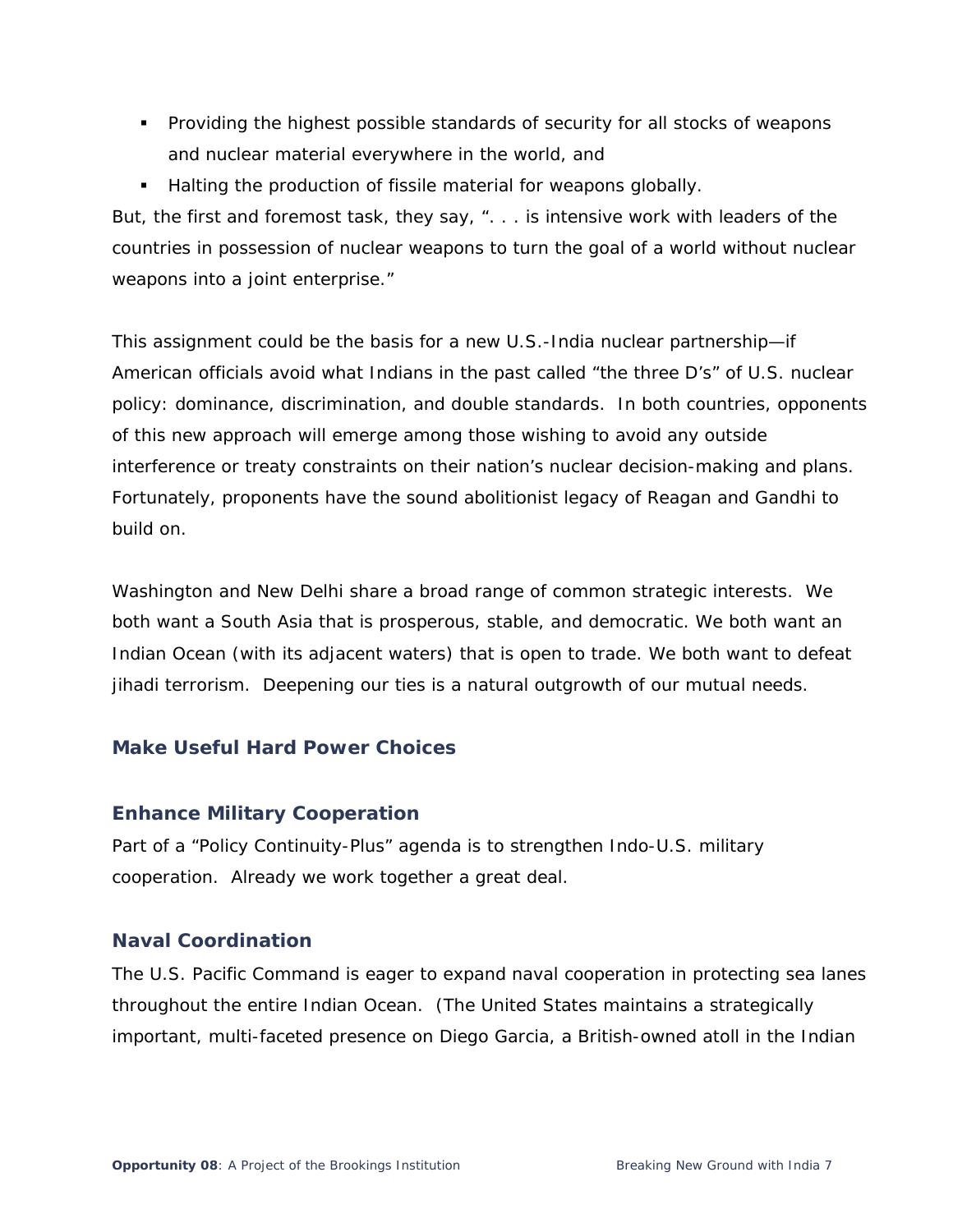Ocean). The delivery to India in 2007 of the former USS *Trenton*,<sup>\*</sup> an amphibious assault vessel, is a symbol of the new relationship at sea and substantially enhances India's amphibious capability.

Now is the time to accelerate this relationship. India's Chief of Naval Staff, Admiral Sureesh Mehta, seeks a blue-water Indian Navy with "mutually respectful partnerships that ensure the stability of the Indian Ocean." The United States should take Mehta up on his offer.

The next administration should move to expand joint naval exercises and planning, to share more information on deployments, and to rotate responsibility for patrol duties in sensitive sea lanes. Alternating shifts would avoid any hint of an American sphere of influence and would help ensure greater cooperation in key patrol zones during crises—creating a force multiplier for stability.

## **Alliance Status**

Some things will have to change for this security relationship to move forward. For example, long after the end of the Cold War, India still buys three-fourths of its military equipment from Russia. An Indian military dependent on Moscow for development of new, more advanced systems and parts for old systems will be handicapped in its freedom of operation. It is in India's self-interest to be less dependent on any single country for weapons and spare parts. It is in America's interest for India to be more independent and more interoperable with U.S. forces.

*The next President should recognize that Indian access to a wider array of U.S. defense components requires leadership from the Pentagon.* Without this, the relationship will stagnate. By designating India a major non-NATO ally—a privilege accorded Pakistan in 2004—we would allot it access to more high-tech defense sales. In the new administration, Washington and New Delhi should place a higher priority on achieving a breakthrough in talks to endow India with this status—talks which have

 $\overline{a}$ 

<sup>\*</sup> India has renamed the vessel the INS *Jalashva*.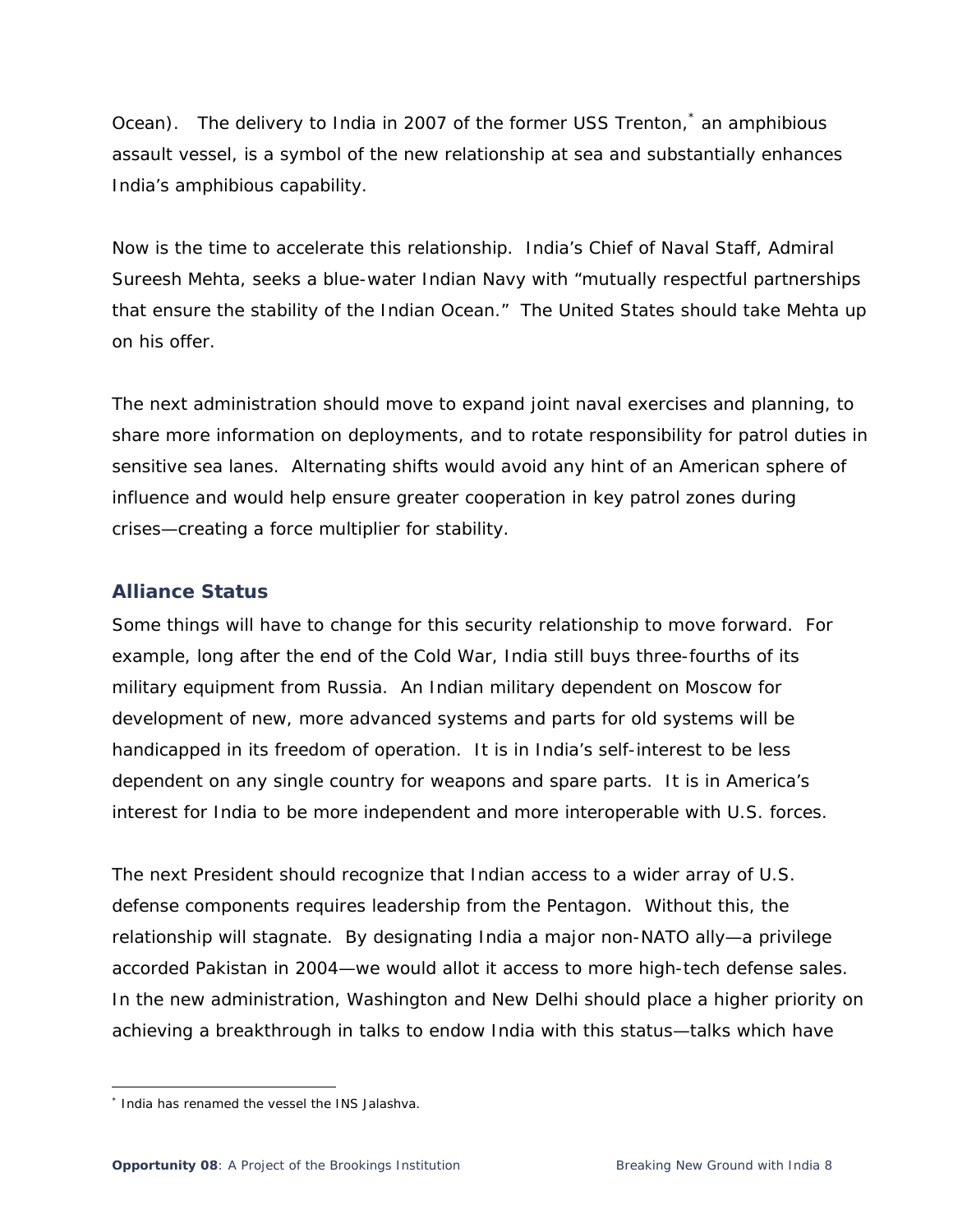floundered for years—in order to ensure greater technology-sharing as well as more cooperative research on defense technologies.

And, as NATO shifts from a strictly European focus to a global agenda, we should encourage a dialogue between India and the alliance—further joining India to the Western world. NATO Secretary-General Jaap de Hoop Scheffer has traveled to East Asia to create NATO connections with Japan, Australia, and New Zealand. Scheffer has been to Pakistan, and now he should go to India. The next administration should encourage NATO to establish this partnership with a democratic country possessing real military capabilities.

## **Regional Support**

Alliance with India could produce immediate payoffs in the volatile region encompassing the Subcontinent. These payoffs would reflect diplomatic as well as military activity.

## **Afghanistan**

India shares America's interest in a secure, stable, and free Afghanistan. So far, India has provided over a half billion dollars in aid to the Karzai government. Indian troops are deployed in the southwest, protecting Indian development projects.

Alarmed at the post-2005 revival of the Taliban and concerned about Taliban activity on Pakistan's side of the 1,500- mile Afghan border, New Delhi would be prepared to do more for Karzai. The next administration should take advantage of this opportunity. With U.S. leadership, NATO should reach out to India for more help in Afghanistan.

### **Nepal, Sri Lanka, Bangladesh and Burma**

India and the United States also can jointly achieve results addressing problems involving India's immediate neighbors. For example, the two nations worked together to help end the Maoist insurgency in Nepal—and need to continue their cooperation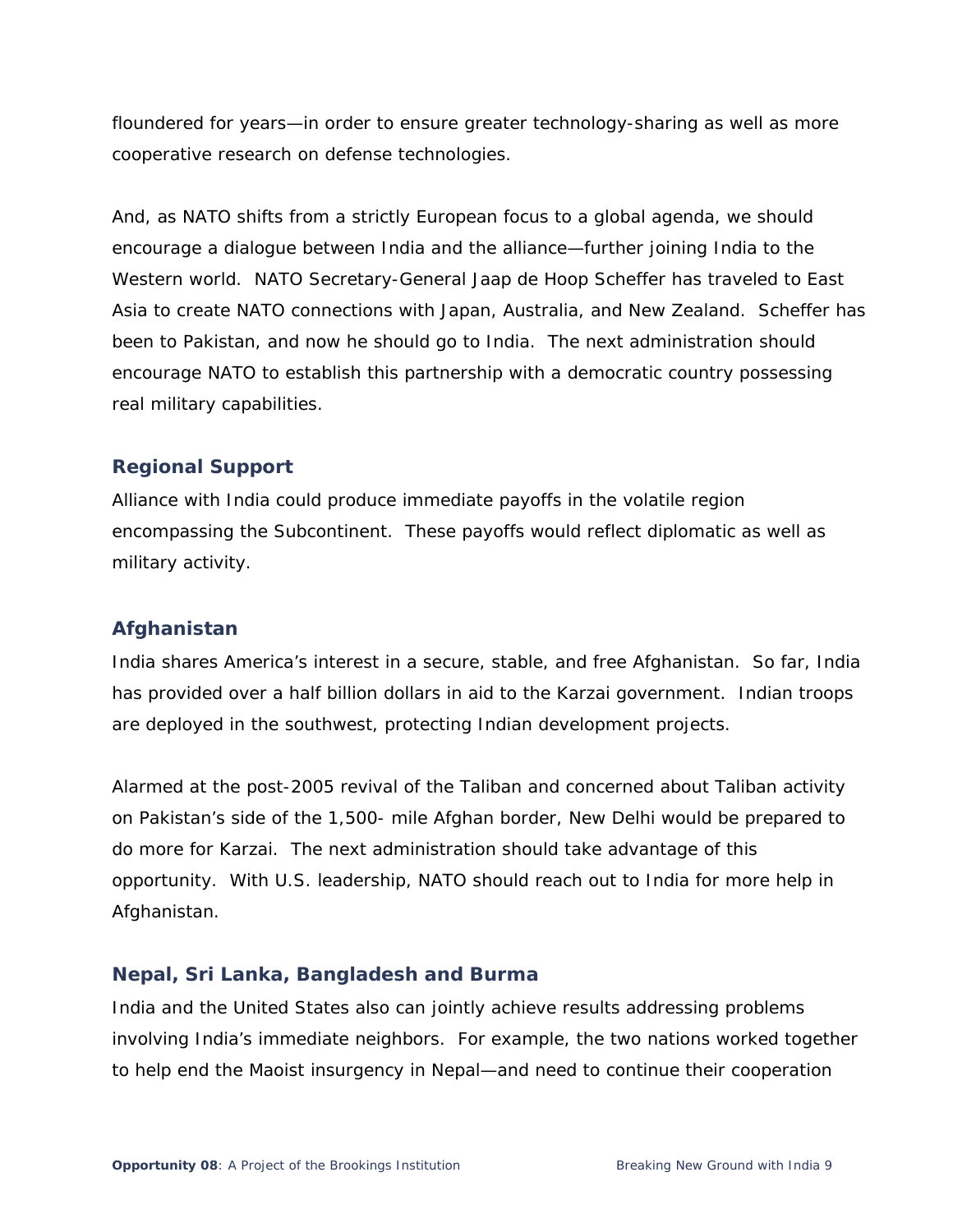while that chaotic country pursues a permanent peace. (The Maoists are now partners with Nepal's political parties in the interim government as part of the political reconciliation process, with elections to a new constituent assembly scheduled for April 2008.)

Much also can be accomplished jointly to stabilize Sri Lanka and Bangladesh. Both of these neighbors of India face mounting internal political difficulties. India and the United States should also coordinate closely on how to advance democracy in Burma.

### **Pakistan**

*The toughest long-standing issue in South Asia remains Indo-Pakistani relations.* The next President should seek to advance the nascent dialogue between these two vitally important friends of America. This dialogue has produced some movement on normalization and some confidence-building measures. But, the underlying source of friction, the dispute over Kashmir, has seen little improvement.

Washington should quietly try to engage the parties to find a solution to the Moslem Kashmiris' desire for greater self-rule that is consistent with India's concerns for its own security and territorial integrity. A breakthrough on Kashmir will help immeasurably in assuring Islamabad that stronger U.S.-India relations are not directed against Pakistan. It will also help stabilize Pakistan and strengthen its transformation from military rule to democracy. This will require delicate diplomacy but could produce a huge payoff.

#### **Counter-terrorism**

Common sense dictates that the United States and India, both targets of terrorist attacks, expand their counter-terrorism cooperation. This will require increasing information-sharing and forging tighter liaison relationships with India's intelligence and security services.

Historically, U.S. intelligence and security agencies have neglected the Indian services. For too long, the CIA, in particular, has been far closer to Pakistan's intelligence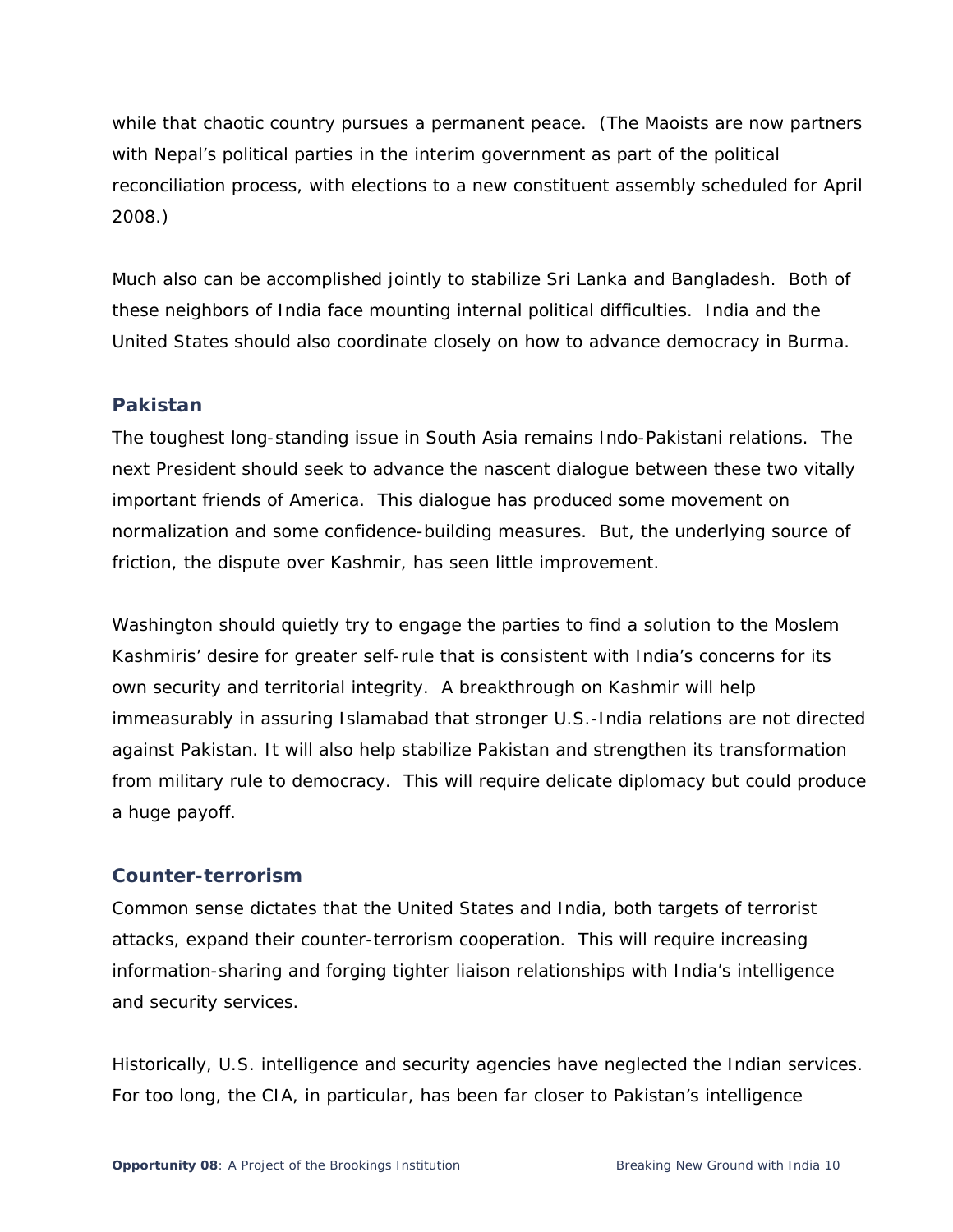apparatus. That may have made sense in the Cold War but makes no sense today. It is time to develop much stronger and deeper security ties between our services and their Indian counterparts.

## **And, Make Tough Soft Power Choices**

## **The UN Issue**

One challenge on the "Policy Continuity-Plus" agenda is for the United States to put into practice what the Bush Administration has set as a goal in 2005: "To help India become a major power in the  $21<sup>st</sup>$  century." This will require the new President's open and public support for India's bid for a permanent seat on an enlarged UN Security Council.

Even by the rules of 1945, newly independent India should have been a strong candidate for a seat. More than one million Indian soldiers fought with the Allies in the Second World War, when two to three times as many Indians (mostly civilians) perished than did Americans. In the  $21<sup>st</sup>$  century, the case for a permanent Indian place at the table is even stronger, because of its thriving democracy, its billion-plus population, its vast and expanding economy, and its frequent and crucial contributions to UN peacekeeping.

In 2005, India and the three other leading aspirants for a permanent seat (Brazil, Germany, and Japan) dropped their demand for veto power, which some had seen as the thorniest problem in expanding the Council. With the elimination of that obstacle, India's campaign now deserves strong U.S. support—which has been lacking to date.

### **Trade**

 A strategic relationship between the United States and India needs the ballast of economic interaction, or it will be vulnerable to the whims of domestic political changes and fleeting policy differences. And, that ballast is remarkably weak.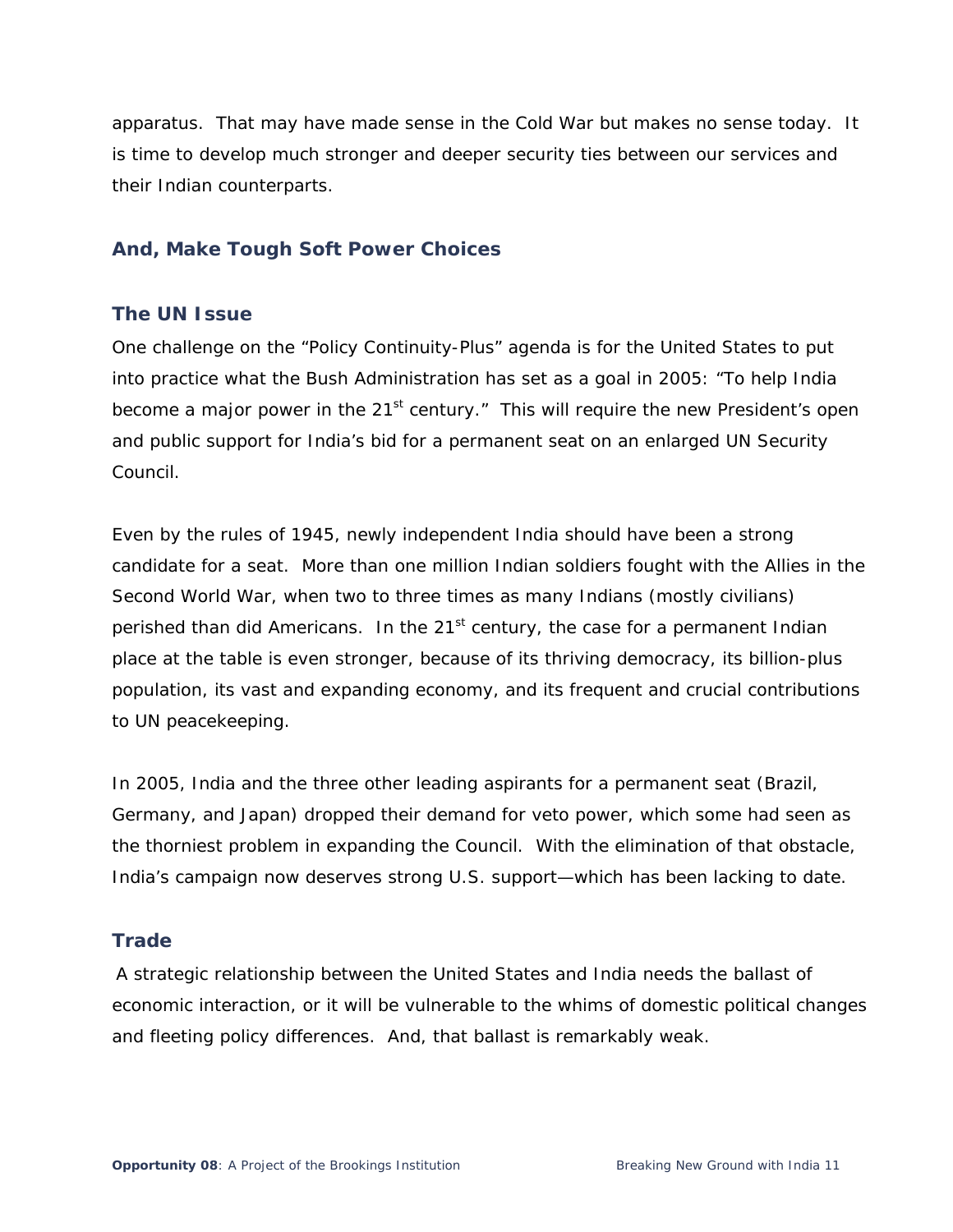While trade in goods and services between the United States and India has been expanding—growing more than 20 percent per year—India ranked only 19<sup>th</sup> in 2006 among U.S. trading partners, well below potential capacity. Two-way trade came to about \$32 billion, one–tenth the amount of U.S. trade with China. Direct foreign investment tells the same story. Although the United States is India's leading investor, the estimated amount is only \$9 billion, again far less than our investment in China.

Benefiting from market-oriented reforms, India is beginning to attract far more foreign investment than previously. In addition, U.S. and Indian officials have set a goal of doubling bilateral trade in three years. *Both sides should think bigger, namely, a freetrade agreement (FTA).* 

The U.S.-India Business Council is currently developing a "road map" to enhance trade and investment, beginning with the hoped-for successful conclusion of the Doha Trade Round and leading eventually to an FTA—potentially the largest ever negotiated. This won't be easy, given the many interest groups that are hostile to open markets, the politics of outsourcing in America, and daunting labor and environmental challenges in India. These days, FTAs aren't exactly in vogue on Capitol Hill. Sustained presidential leadership is needed.

### **Education**

Promising "Policy Continuity-Plus" opportunities also exist in education. To illustrate, the close political and economic ties defining the "special relationship" between the United States and the United Kingdom have long been nurtured by academic exchanges. Enduring educational ties should now bind the United States to India as well.

For the past several years, India has sent more undergraduate and graduate students to the United States than has any other country—80,000, on average. But, this has not been a two-way street. The number of American students attending Indian universities last year (2007) was around 1,800—although that did constitute a 50 percent increase over the previous year.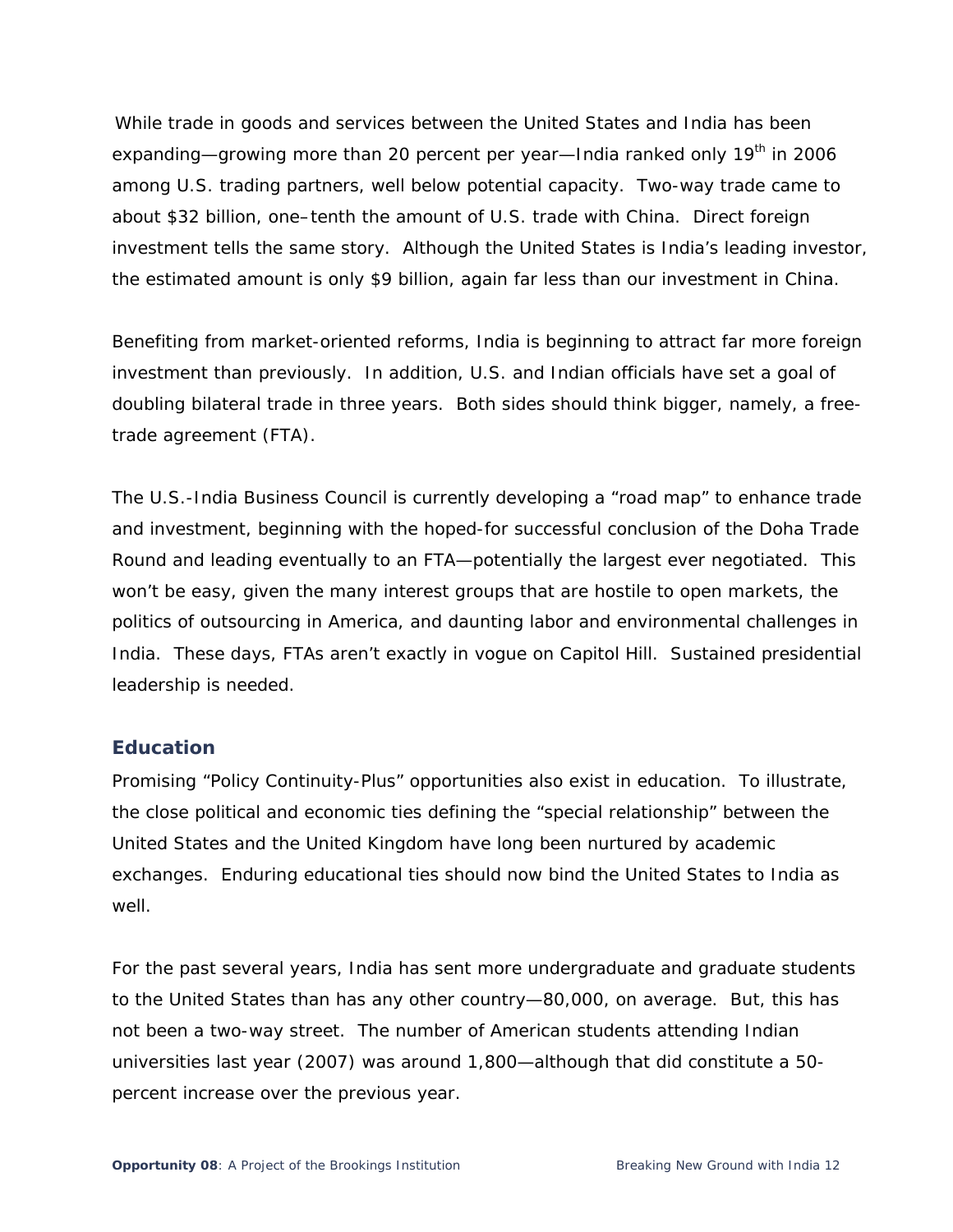Besides strengthening bilateral relations, greater interaction with India in higher education will lead to intellectual cooperation and joint research gains and technologic advances in science, health care and public health, and information technology—all fields of immense importance to both countries. In IT, especially, it would be foolish for the United States to eschew exchanges with such prominent institutions as the seven-member Indian Institutes of Technology.

In 2007 a State Department–led delegation of presidents of major American universities visited New Delhi and Mumbai to promote this budding new educational collaboration. The stage is set for the next administration to make this a special focus.

## **India as a Hedge Against China?**

Even in light of so many positives, questions have been raised whether the United States is seeking to improve relations with India mainly to create a hedge against a rising China. Granted, some in Washington and New Delhi are suspicious of China and seek to build U.S.-India relations as a strategic counterweight to growing Chinese power. Manipulative temptations should be resisted, however.

Strengthened U.S. ties with India have their own strategic logic and imperatives and should not be part of a China containment strategy—something the Indian government would oppose, in any case. The three nations should delineate a cooperative, not a competitive, triangle. One key is transparency, which obliges the United States to articulate publicly the nature of its new relationship with India.

The next administration should consider institutionalizing a closer, more cooperative relationship between the United States and the other leading industrialized nations - on the one hand, with India and China, on the other hand, by making these two rising global powers part of an expanded Group of Eight. As former UN Ambassador Richard Holbrooke states in the conclusion to his important June 2007 op-ed in the Washington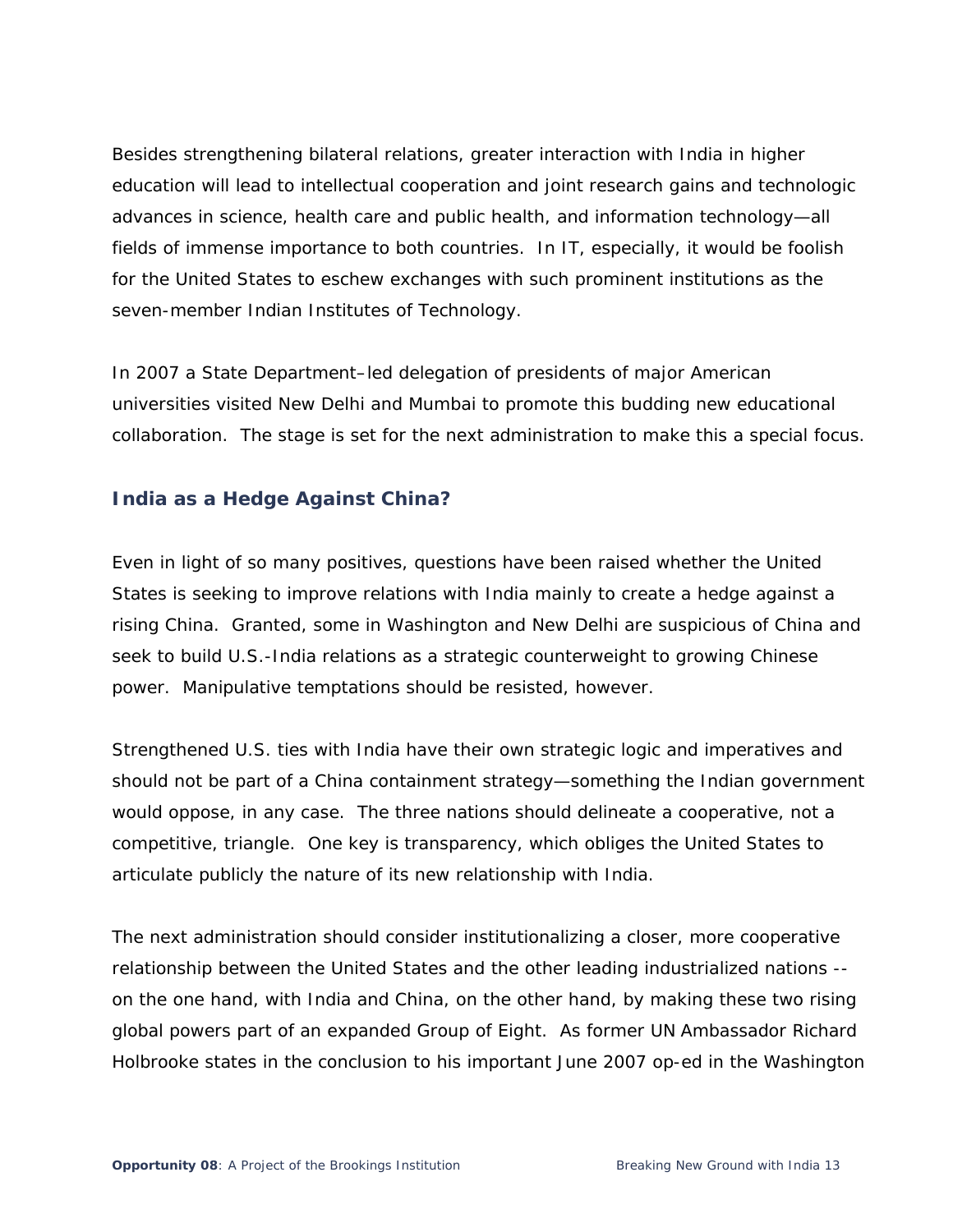*Post*: "G-8 communiqués on energy, climate change, AIDS, Africa, and poverty will remain empty and meaningless without China and India."

Certainly this is the case with energy security. The United States and China are the world's two largest importers of energy. India already is the world's sixth largest consumer of energy resources.

With plenty of domestic coal reserves, but not enough oil and gas, India and China are increasingly looking abroad to meet energy shortfalls and have signed an agreement to promote joint exploration and development of hydrocarbon resources. The United States and India launched an energy dialogue in May 2005, and an Asia-Pacific Partnership on Clean Development and Climate has been formed by the United States, India, China, Australia, Japan, and South Korea to improve energy security and reduce greenhouse gas emissions. The way is paved for enhanced cooperation.

## **Concluding Observations**

Reminiscent of 1498, the National Intelligence Council foresees that we are on the cusp of a major shift in world affairs. In its 2004 report entitled "Mapping the Global Future," the council noted that the emergence of India and China as new major global powers "will transform the geopolitical landscape in the early 21<sup>st</sup> century."

Presidents Bill Clinton and George W. Bush recognized that fundamental change was under way and acted accordingly, establishing a strong foundation for a vibrant U.S.- India relationship. They were following the advice offered by then–Prime Minister Atal Bihari Vajpayee when President Clinton appeared before a joint session of the Indian parliament in March 2000. Vajpayee drew upon the mariners' theme of adventure and discovery when he said:

Mr. President, your visit marks the beginning of a new voyage in the new century by two countries which have all the potential to become natural allies. In this context, we can do no better than to recall to ourselves the stirring words of the great American poet, Walt Whitman. Whitman, in his long and admiring poem on India ("Passage to India") called upon our two peoples to: *"Sail forth—steer for the deep waters only,*